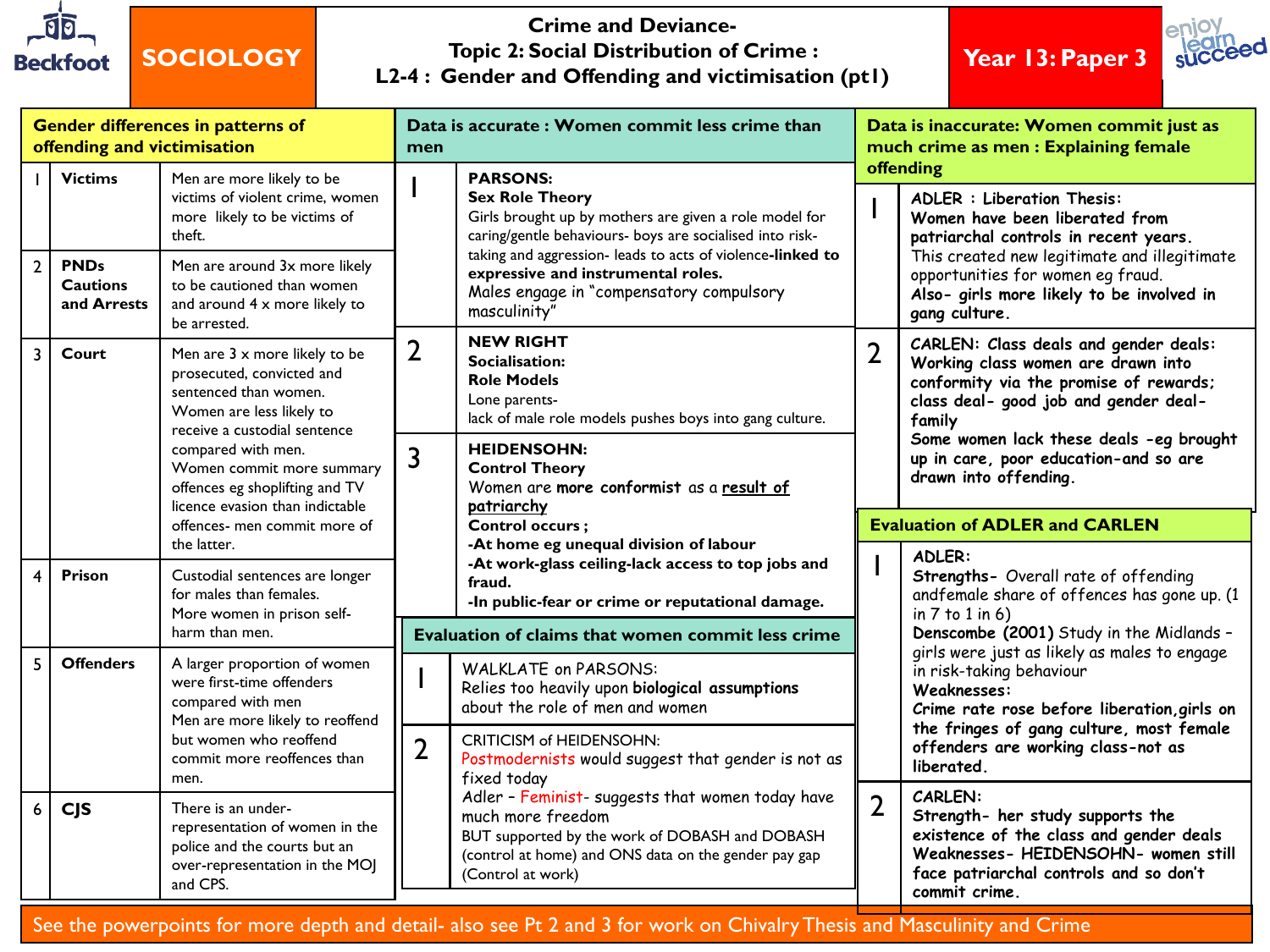

**Crime and Deviance-Topic 2: Social Distribution of Crime : L2-4 : Gender and Offending and victimisation (pt2)**

**Year 13: Paper 3**



|                | <b>CHIVALRY THESIS: OTTO POLLAK</b>                                                |                                                                                                                                                                                                                                                                                                                                                                                                                                                                                          |                | <b>CRITICISM of CHIVALRY THESIS</b>                            |                                                                                                                                                                                                                                                          |  |
|----------------|------------------------------------------------------------------------------------|------------------------------------------------------------------------------------------------------------------------------------------------------------------------------------------------------------------------------------------------------------------------------------------------------------------------------------------------------------------------------------------------------------------------------------------------------------------------------------------|----------------|----------------------------------------------------------------|----------------------------------------------------------------------------------------------------------------------------------------------------------------------------------------------------------------------------------------------------------|--|
|                | <b>Definition of</b><br>chivalry                                                   | Courteous behaviour, especially that of a man<br>towards women.                                                                                                                                                                                                                                                                                                                                                                                                                          |                | Recent evidence<br>on effectiveness<br>of Prisons for<br>women | Women in prison also experience harsh conditions-<br>they re more likely to self-harm.<br>• Their sentences are shorter and so don't have time to<br>rehabilitate before release- more likely to commit<br>more reoffences than men if they do reoffend. |  |
| $\overline{2}$ | <b>Key Idea</b>                                                                    | Men have an over-protective attitude towards<br>women women are treated more leniently by the<br>CJS.<br>This means that women are less likely to end up in<br>the official statistics.                                                                                                                                                                                                                                                                                                  |                |                                                                |                                                                                                                                                                                                                                                          |  |
|                |                                                                                    |                                                                                                                                                                                                                                                                                                                                                                                                                                                                                          | $\overline{2}$ | <b>Farrington and</b><br>Morris (83)                           | 408 offences of theft in a magistrates court found that<br>women were not sentenced more leniently for<br>comparable offences.                                                                                                                           |  |
|                |                                                                                    |                                                                                                                                                                                                                                                                                                                                                                                                                                                                                          | 3              | <b>Buckle and</b><br>Farrington (84)                           | observational study of shoplifting in a Dept store<br>witnessed 2x as many males shoplifting as females.<br><b>BUT</b> female shoplifters more likely to be<br>prosecuted than males.                                                                    |  |
|                | <b>SUPPORT FOR CHIVALRY THESIS</b><br><b>GRAHAM</b> and<br><b>BOWLING</b>          | Self-Report Study evidence:<br>(1995) 1721 14-25 year olds- males more likely to<br>offend but the difference was smaller than that in the<br>official statistics.                                                                                                                                                                                                                                                                                                                       | 4              | <b>Corston</b><br><b>Report (2006)</b>                         | Prison sentences should be reserved only for<br>"serious or violent female offenders" she argued.<br>" women's jails should be replaced, over time, by<br>"geographically dispersed small multi-functional<br>custodial units"                           |  |
| $\overline{2}$ | <b>FLOOD-PAGE</b><br>(2000)                                                        | Males 2.33 x more likely to admit to having committed<br>an offence in the previous 12 months. Official statistics<br>show males as 4x more likely to offend.<br>Self-Report study evidence:<br>Only I in II female self-reported offenders had been                                                                                                                                                                                                                                     | 5              | MOJ : Safety in<br>Custody<br>(2016)                           | Statistical bulletin on deaths, self-harm and assaults in<br>prisons. Deaths in custody were up 30% from 2015's<br>figures - I I female prisoners had apparently killed<br>themselves, the biggest such toll in 12 years.                                |  |
| 3              | <b>ROGER</b>                                                                       | cautioned or prosecuted, the figure for males was over I in<br>7 self-reported offenders.<br>Official statistics evidence:                                                                                                                                                                                                                                                                                                                                                               | 6              | Under-<br>reporting of<br>male crimes                          | Male crime is also under-reported.<br>Yearnshire (97) victims of domestic abuse may suffer<br>up to 35 assaults before reporting domestic violence.                                                                                                      |  |
|                | <b>HOOD (1992)</b><br>**also compare<br>with data from<br>Part I KO-<br><b>ONS</b> | 3000 defendants- women were one third less likely to<br>be jailed in similar cases.<br>Females are more likely than males to be released on<br>bail than remanded in custody.<br>Females are more likely than males to receive a fine or a<br>$\bullet$<br>community sentence- less likely to be sent to prison.<br>Women on average receive shorter prison sentences.<br>Only I in 9 female offenders receive a prison sentence<br>$\bullet$<br>for shoplifting-this is 1 in 5 for men. |                | Less serious<br>offences                                       | Women commit less serious offences and so their lighter<br>punishment matches the severity of the offence. Female<br>offenders also show more remorse and so may receive a<br>caution or reduced sentence.                                               |  |
|                |                                                                                    |                                                                                                                                                                                                                                                                                                                                                                                                                                                                                          | 8              | <b>Double</b><br>standards                                     | Heidensohn (96) -women are treated more harshly<br>when committing serious offences eg Myra Hindley and<br>judged first as women then as criminals- doubly deviant-<br>doubly damned.                                                                    |  |

See the powerpoints for more depth and detail- also see Pt 1 and 3 for the debate on female patterns of offending and Masculinity and Crime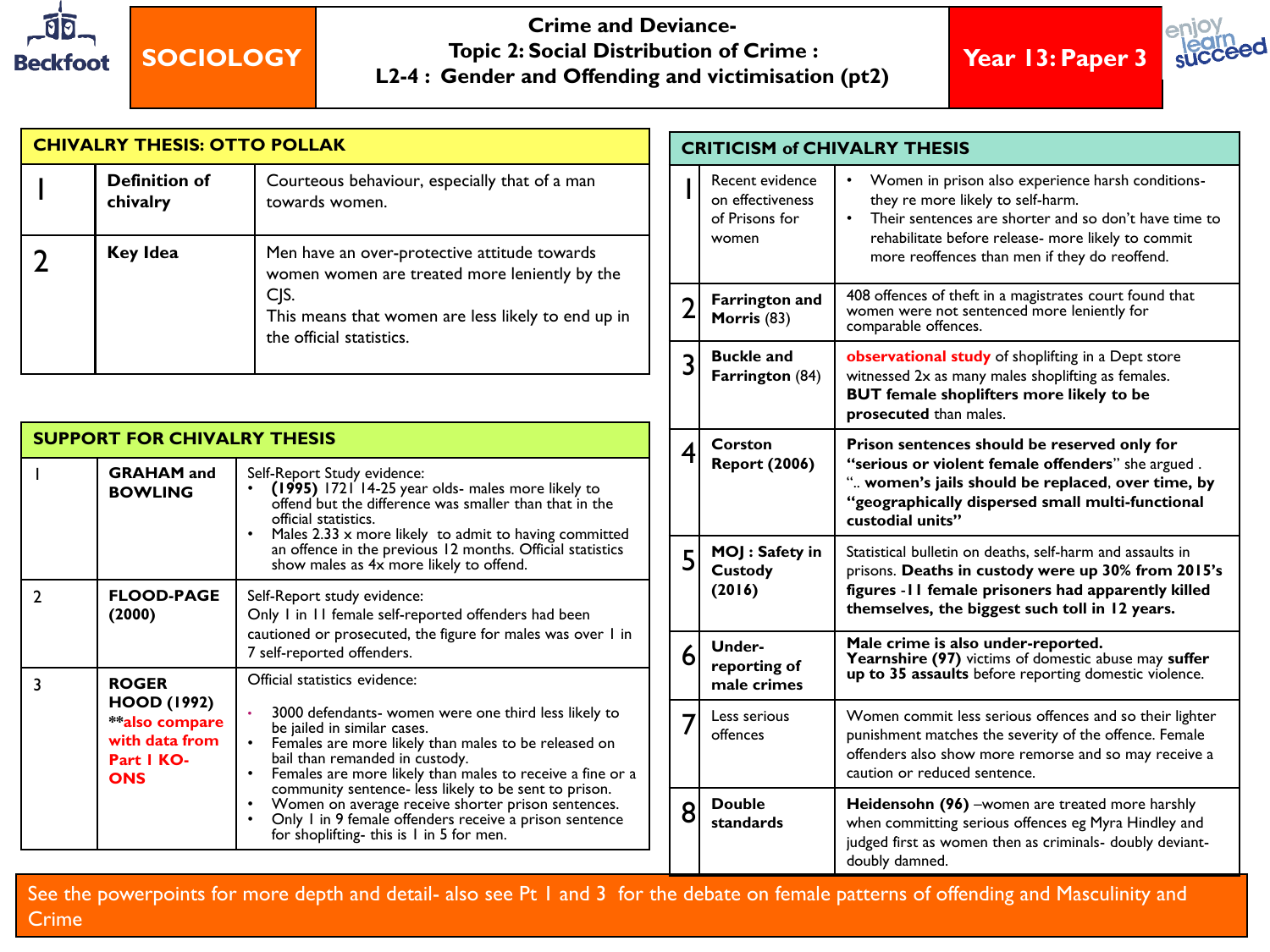

**Crime and Deviance-Topic 2: Social Distribution of Crime : L2-4 : Gender and Offending and victimisation (pt2)**





| <b>CRITICISM of CHIVALRY THESIS: Criminalisation of Females</b> |                                   |                                                                                                                                                                                                                                                                                                                                                                               |  |  |  |  |
|-----------------------------------------------------------------|-----------------------------------|-------------------------------------------------------------------------------------------------------------------------------------------------------------------------------------------------------------------------------------------------------------------------------------------------------------------------------------------------------------------------------|--|--|--|--|
|                                                                 | Steffensmeier and Schwartz (2009) | PRC shows that the female share of arrests for violence grew from 1/5 to 1/3 between 1980 and 2003.<br>$\bullet$<br>BUT victim surveys and self-report studies show little increase.<br>WHY?<br>Net Widening: The figures are the result of the CJS "widening the net"- arresting and prosecuting females for less<br>$\bullet$<br>serious forms of violence than previously. |  |  |  |  |
| $\overline{2}$                                                  | <b>JOCK YOUNG-</b>                | defining deviance up"- recently police have been catching more trivial offences in the net and women have featured in these<br>figures.                                                                                                                                                                                                                                       |  |  |  |  |
| 3                                                               | Chesney-Lind (2006)               | Mandatory arrests for domestic violence has led to a steep rise in female violence figures in the USA.<br>$\bullet$<br>Where couples fight women may still be arrested even if they were defending themselves.<br>Women previously seen as victims may now be viewed as offenders.<br>$\bullet$                                                                               |  |  |  |  |
| $\boldsymbol{4}$                                                | Sharpe and Gelsthorpe (2009)      | There has been a move towards arresting women for minor crimes and fighting. Most don't involve weapons.<br>$\bullet$<br>This has the effect of making women appear to be more violent.<br>$\bullet$                                                                                                                                                                          |  |  |  |  |
| 5                                                               | Worrall (2004)                    | Girls' poor behaviour in the past may have been seen as a welfare issue- now it may be relabelled as criminality                                                                                                                                                                                                                                                              |  |  |  |  |
| 6                                                               | Burman and Batchelor(2009)        | A moral panic has been created by the media or women who are "drunk and disorderly, out of control or looking<br>$\bullet$<br>for fights."                                                                                                                                                                                                                                    |  |  |  |  |
| 7                                                               | Sharpe (2009)                     | found that the cjs is affected by these stereotypes of the violent ladette and may believe female offending is on the rise.                                                                                                                                                                                                                                                   |  |  |  |  |
| 8                                                               | Steffensmeier (2005)              | Media-driven moral panics about girls were affecting sentencing decisions.<br>$\bullet$<br>The effect of this is a self-fulfilling prophecy and a deviance amplification spiral.<br>Judges acting on media messages are more likely to issue tough sentences which creates more negative media<br>$\bullet$<br>reporting.                                                     |  |  |  |  |

See the powerpoints for more depth and detail- also see Pt 1 and 3 for the debate on female patterns of offending and Masculinity and Crime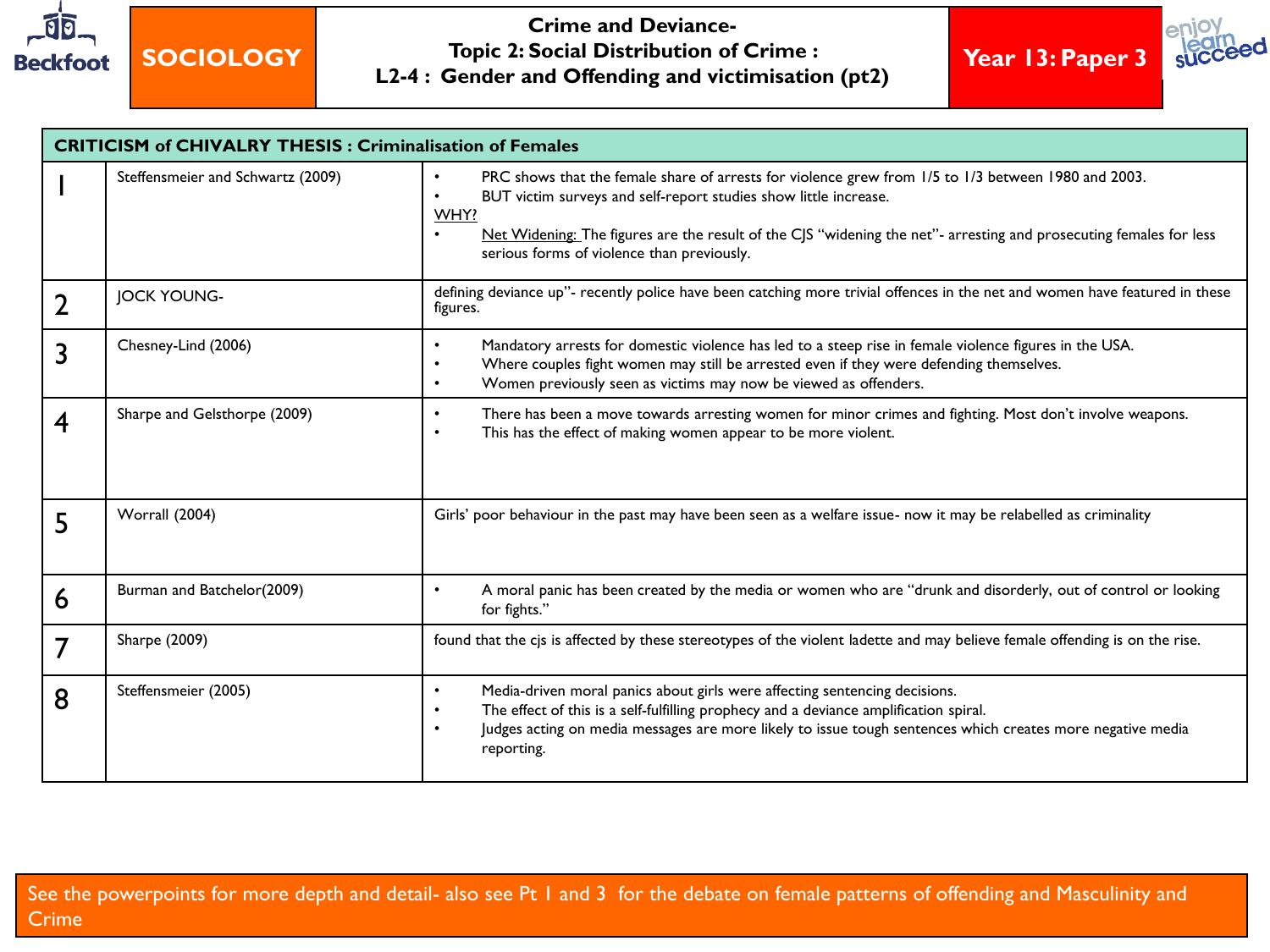

#### **Crime and Deviance-Topic 2: Social Distribution of Crime : L2-4 : Gender and Offending and victimisation: Men (pt3)**

### **Year 13: Paper 3**



| MESSERSCHMIDT- Explaining why men commit more crime than women                                                                                                                   |                                                                                                                                                                                                                                                                                                                                         |                                                                                                                                                                                                                                                                                                                                                  |                       | <b>Evaluation of Messerschmidt</b>                                |                                                                                                                                             |                                                                                                                                                                                                                                                                                                                                                                    |  |  |
|----------------------------------------------------------------------------------------------------------------------------------------------------------------------------------|-----------------------------------------------------------------------------------------------------------------------------------------------------------------------------------------------------------------------------------------------------------------------------------------------------------------------------------------|--------------------------------------------------------------------------------------------------------------------------------------------------------------------------------------------------------------------------------------------------------------------------------------------------------------------------------------------------|-----------------------|-------------------------------------------------------------------|---------------------------------------------------------------------------------------------------------------------------------------------|--------------------------------------------------------------------------------------------------------------------------------------------------------------------------------------------------------------------------------------------------------------------------------------------------------------------------------------------------------------------|--|--|
|                                                                                                                                                                                  | Key idea                                                                                                                                                                                                                                                                                                                                | Masculinity is a social construct and as a result men<br>have to go to great lengths to reconstruct and                                                                                                                                                                                                                                          |                       |                                                                   | Lyng: Edgework                                                                                                                              | Ignores the thrill to be gained from acting in ways that are on the<br>edge between security and danger                                                                                                                                                                                                                                                            |  |  |
|                                                                                                                                                                                  |                                                                                                                                                                                                                                                                                                                                         | present this to others.<br>Different masculinities co-exist within society<br>but the dominant form of masculinity - hegemonic<br>masculinity - is desired by men<br>However, not every man can achieve this which leads<br>them to be criminal / deviant.                                                                                       | $\overline{2}$        | <b>Katz:seductions</b><br>of crime                                | : ignores the way in which young men drift into delinquency and<br>the pleasure that is gained in "doing masculinity" and "doing<br>crime". |                                                                                                                                                                                                                                                                                                                                                                    |  |  |
|                                                                                                                                                                                  |                                                                                                                                                                                                                                                                                                                                         |                                                                                                                                                                                                                                                                                                                                                  | <b>lefferson</b><br>3 |                                                                   |                                                                                                                                             | this form of explanation tells us little about why it is that only a<br>minority of young men from a given ethnic group or social class<br>choose to accomplish masculinity by doing crime while the rest<br>do not (adapted from Hopkins Burke (2001)                                                                                                             |  |  |
| $\overline{2}$                                                                                                                                                                   | <b>Hegemonic</b><br><b>Masculinity</b>                                                                                                                                                                                                                                                                                                  | Work in the paid labour market, subordination of<br>women, heterosexism (a difference from and a desire                                                                                                                                                                                                                                          |                       |                                                                   |                                                                                                                                             |                                                                                                                                                                                                                                                                                                                                                                    |  |  |
|                                                                                                                                                                                  |                                                                                                                                                                                                                                                                                                                                         | for women) and the driven and uncontrollable sexuality<br>of men.                                                                                                                                                                                                                                                                                | 4                     |                                                                   | Does it explain<br>all crime?                                                                                                               | The concept of masculinity is conveniently used to explain all<br>crimes- does it adequately do this?                                                                                                                                                                                                                                                              |  |  |
| 3                                                                                                                                                                                | <b>Subordinated</b><br>masculinities                                                                                                                                                                                                                                                                                                    | These are shared by men that either have no desire<br>to express hegemonic masculinities (gay men) or lack<br>access to the resources to express them (lower-class                                                                                                                                                                               |                       | <b>Circular</b>                                                   | argument                                                                                                                                    | Is Messerschmidt explaining or simply describing male offenders<br>ie. Tough, controlling?                                                                                                                                                                                                                                                                         |  |  |
|                                                                                                                                                                                  |                                                                                                                                                                                                                                                                                                                                         | and ethnic minority men.)<br>Crime and deviance is then used by some men to                                                                                                                                                                                                                                                                      |                       | Postmodernity, masculinity and crime-: WINLOW                     |                                                                                                                                             |                                                                                                                                                                                                                                                                                                                                                                    |  |  |
|                                                                                                                                                                                  |                                                                                                                                                                                                                                                                                                                                         | demonstrate their masculinity                                                                                                                                                                                                                                                                                                                    | Т                     |                                                                   | Key idea                                                                                                                                    | Postmodernity has resulted in a lack of traditional manual jobs<br>. This means that working-class males are unable to express                                                                                                                                                                                                                                     |  |  |
| 4                                                                                                                                                                                | <b>Class and</b><br>Middle class men will commit corporate or white-<br><b>Subordinated</b><br>collar crime as an expression of hegemonic<br>masculinities<br>masculinity.<br>White middle class youths- subordinate<br>$\bullet$<br>themselves to the education system - demonstrating<br>accommodating masculinity-but outside school |                                                                                                                                                                                                                                                                                                                                                  |                       |                                                                   |                                                                                                                                             | their masculinity through this type of work. The leisure industry<br>and night-time bar and club culture has provided working-class<br>males with both legal employment eg bars and criminal<br>opportunities eg drugs as a means of expressing their<br>masculinity.                                                                                              |  |  |
|                                                                                                                                                                                  |                                                                                                                                                                                                                                                                                                                                         | they may adopt an <b>oppositional form of</b><br>masculinity - drinking, smoking, vandalism.<br>Working class men will commit street robbery to<br>achieve their subordinated masculinity.<br>White working class youths: Unable to perform<br>well in education these boys will demonstrate<br>oppositional masculinity both inside and outside |                       |                                                                   | <b>WINLOW</b>                                                                                                                               | Study of bouncers in Sunderland -Bouncers were given<br>two lucrative opportunities; paid work and an outlet<br>for involvement in drugs, duty-free tobacco and<br>alcohol and protection rackets.<br>Bouncers also expressed their masculinity via use of<br>violence. Men use <b>bodily capital</b> to maintain reputation and<br>employability. Eg bodybuilding |  |  |
|                                                                                                                                                                                  |                                                                                                                                                                                                                                                                                                                                         | school. Eg Paul Willis' Lads (1977                                                                                                                                                                                                                                                                                                               |                       | <b>EVALUATION of Postmodernity, masculinity and crime: WINLOW</b> |                                                                                                                                             |                                                                                                                                                                                                                                                                                                                                                                    |  |  |
|                                                                                                                                                                                  | <b>Ethnicity</b> and<br><b>Black working class youths:</b><br><b>Subordinated</b><br>May lack job prospects and use gang membership and<br>masculinities<br>violence or turn to property crime to express                                                                                                                               |                                                                                                                                                                                                                                                                                                                                                  |                       |                                                                   | <b>Strength</b>                                                                                                                             | Winlow found evidence of this is in Sunderland-where<br>traditional industries have been in decline.                                                                                                                                                                                                                                                               |  |  |
| hegemonic masculinity to others.<br>See the powerpoints for more depth and detail- also see Pt 1 and 2 for the debate on<br>female patterns of offending and the Chivalry Thesis |                                                                                                                                                                                                                                                                                                                                         |                                                                                                                                                                                                                                                                                                                                                  | $\overline{2}$        |                                                                   | <b>Weakness</b>                                                                                                                             | Lyng-Edgework: would describe this behaviour as the result of<br>risk-taking behaviour in a postmodern society-<br>Messerschmidt - would explain this in terms of subordinated<br>masculinity.                                                                                                                                                                     |  |  |